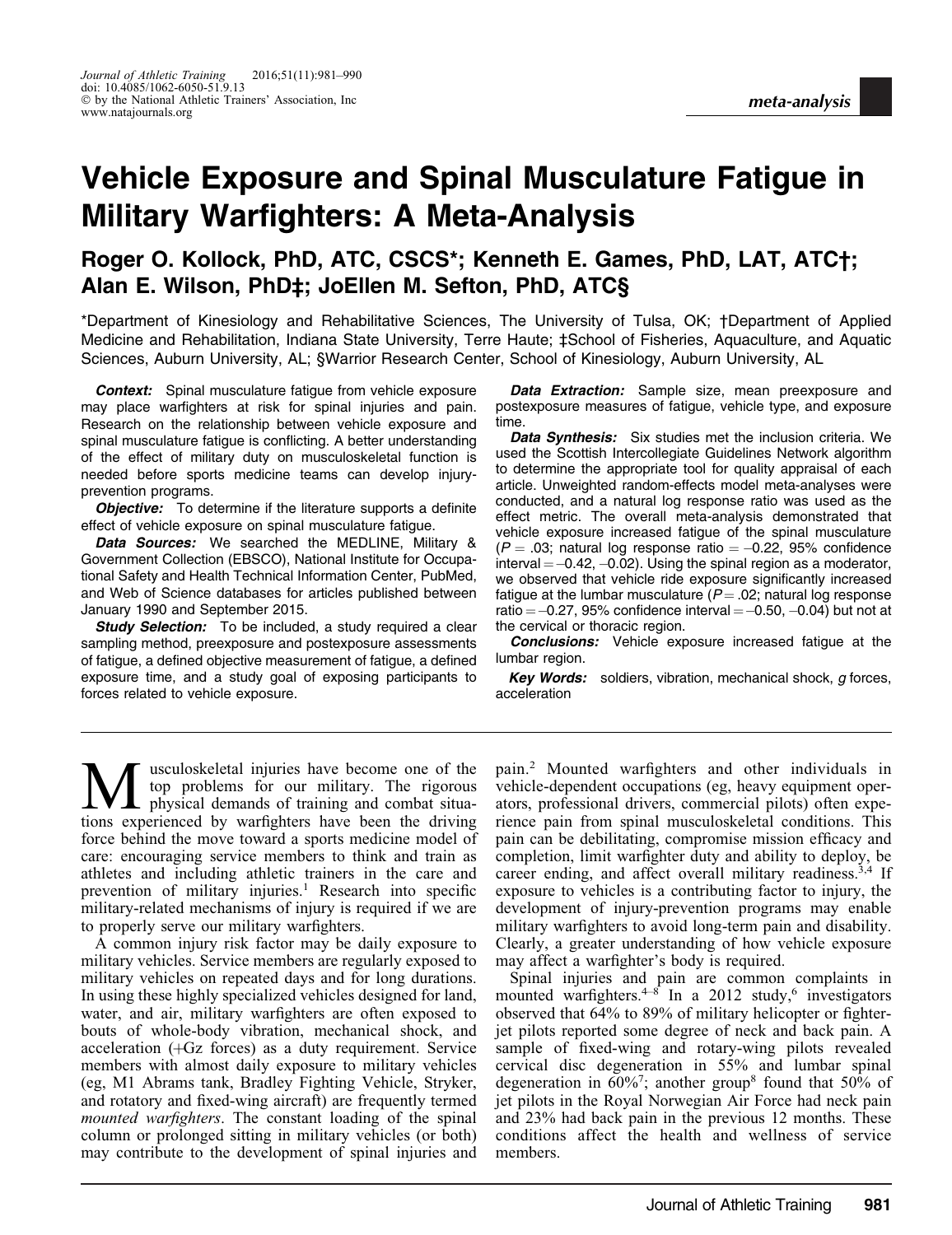|  | Table 1. Database Search Strategy: Search Terms by Category |  |  |  |  |  |  |
|--|-------------------------------------------------------------|--|--|--|--|--|--|
|--|-------------------------------------------------------------|--|--|--|--|--|--|

| Results for Vehicle Type |            | Results for Forces |            | Results for Fatigue   |            | Results for Spine |
|--------------------------|------------|--------------------|------------|-----------------------|------------|-------------------|
| Military vehicle         |            | Vibration          |            | Muscle fatique        |            | Spine             |
| <b>OR</b>                |            | 0R                 |            | <b>OR</b>             |            | 0R                |
| Military aircraft        |            | $+Gz$ forces       |            | Neuromuscular fatique |            | Neck              |
| OR.                      |            | 0R                 |            | <b>OR</b>             |            | 0R                |
| Simulator                | <b>AND</b> | Shock              | <b>AND</b> | Muscle endurance      | <b>AND</b> | Lumbar            |
| OR.                      |            | 0R                 |            | OR                    |            | 0R                |
| Vehicle                  |            | Exposure           |            | Muscle activity       |            | Cervical          |
| OR.                      |            | 0R                 |            | OR                    |            | 0R                |
| Aircraft                 |            | Repeated loading   |            | <b>EMG</b>            |            | Thoracic          |
| OR.                      |            | 0R                 |            | <b>OR</b>             |            |                   |
| Military                 |            | Loading            |            | Spine musculature     |            | $\star$           |
| $\star$                  |            | 0R                 |            | OR                    |            |                   |
| $\star$                  |            | Impact             |            | Muscle function       |            | $\star$           |

One potential injury risk factor hypothesized by researchers<sup>9,10</sup> is spinal musculature fatigue, which may be a side effect of ride (or flight)-related forces or prolonged static postures (or both).<sup>9,10</sup> Muscle activity plays a key role in postural control and injury protection and contributes to the ability of the spinal column to endure prolonged standing or seated vehicle exposure.<sup>11</sup> The muscles acting on the spine (eg, erector spinae, multifidus)9,12 may become fatigued under constant or repeated exposure to vibration, mechanical shock, or  $+Gz$  forces. These forces likely affect muscle recruitment and reflex responses, thereby influencing neuromuscular control and leading to postural alterations during prolonged vehicle exposure. For example, fatigue of the lumbar musculature related to vehicle exposure could alter seating posture, forcing the lumbar region into more kyphosis and altering the normal curvature in the proximal portion of the spine. In an attempt to maintain a forward gaze, the mounted warfighter may compensate by further extending the neck. This combination of events likely puts the mounted warfighter in a position of increased susceptibility to spinal injury and pain.13,14

Muscle fatigue caused by vehicle-exposure forces may reduce the ability of the spinal muscles to protect a warfighter's spinal column from the same types of riderelated forces that cause fatigue. Thus, vehicle-related spinal musculature fatigue presents potential detrimental effects for both mission performance and warfighter health.4

To explore the influence of vehicle exposure on muscle fatigue, investigators have used both vehicles and vehicle simulators (mostly the latter). Simulators designed to mimic the vibration, mechanical shock, or  $+Gz$  force patterns sustained by the operators and crew of a particular vehicle provide an opportunity to explore this relationship in a laboratory setting. Previous studies $9,15,16$  of the effects of vehicle exposure on spinal musculature fatigue have produced conflicting results.

These contradictory reports highlight the need to summarize the available research in order to advance our understanding of the effect (if any) vehicle exposure has on spinal musculature fatigue. Although some reports point to fatigue as a potential injury risk factor for spinal injury or pain (or both), $9,16$  another study<sup>17</sup> did not show fatiguerelated changes in muscle activity at the spine. Therefore, the purpose of our study was to determine if the literature supports an effect of vehicle exposure on spinal musculature fatigue. Insight into the influence of vehicle exposure on spinal musculature fatigue is needed to help future investigators identify injury risk factors associated with the development of spinal conditions and pain in mounted warfighters. This information could then be used to develop injury-prevention programs and vehicle-use protocols and to help develop the next generation of military vehicles.

# METHODS

# Identification, Study Selection, and Data Extraction

An online search was conducted following the Preferred Reporting Items for Systematic Reviews and Meta-Analyses (PRISMA<sup>18</sup>) protocol and using the MEDLINE, Military & Government Collection (EBSCO), National Institute for Occupational Safety and Health Technical Information Center, PubMed, and Web of Science databases. The search was designed to identify all articles published between January 1990 and September 2015 investigating the effects of vehicle exposure on spinal musculature fatigue. We searched the databases using combinations of the following terms and phrases: *aircraft*, cervical, EMG, exposure,  $+Gz$  forces, impact, loading, lumbar, military, military aircraft, military vehicle, vehicle, muscle activity, muscle endurance, muscle fatigue, muscle function, neck, neuromuscular fatigue, repeated loading, shock, simulator, spine, spine musculature, thoracic, and vibration (Table 1). In addition, we searched the reference lists of the acquired articles to find additional pertinent articles. Non-English publications were translated for inclusion, and attempts were made to contact researchers for unpublished data.

To reduce any possible selection bias, the inclusion criteria were set before the database search. For inclusion, all studies were required to have a clear sampling method, preexposure and postexposure assessments of fatigue, a defined objective metric of fatigue, a defined exposure time, and a goal of exposing participants to forces (eg, vibration, mechanical shock, and  $+Gz$  forces) related to vehicle exposure (Table 2). After screening the titles and abstracts, 2 authors (R.O.K., K.E.G.) assessed the relevant full-text articles. The authors resolved disagreements regarding publication eligibility either by consensus or by arbitration of a third author (J.M.S.) if disagreement continued. The authors extracted all relevant information from each eligible article: sample size, mean preexposure and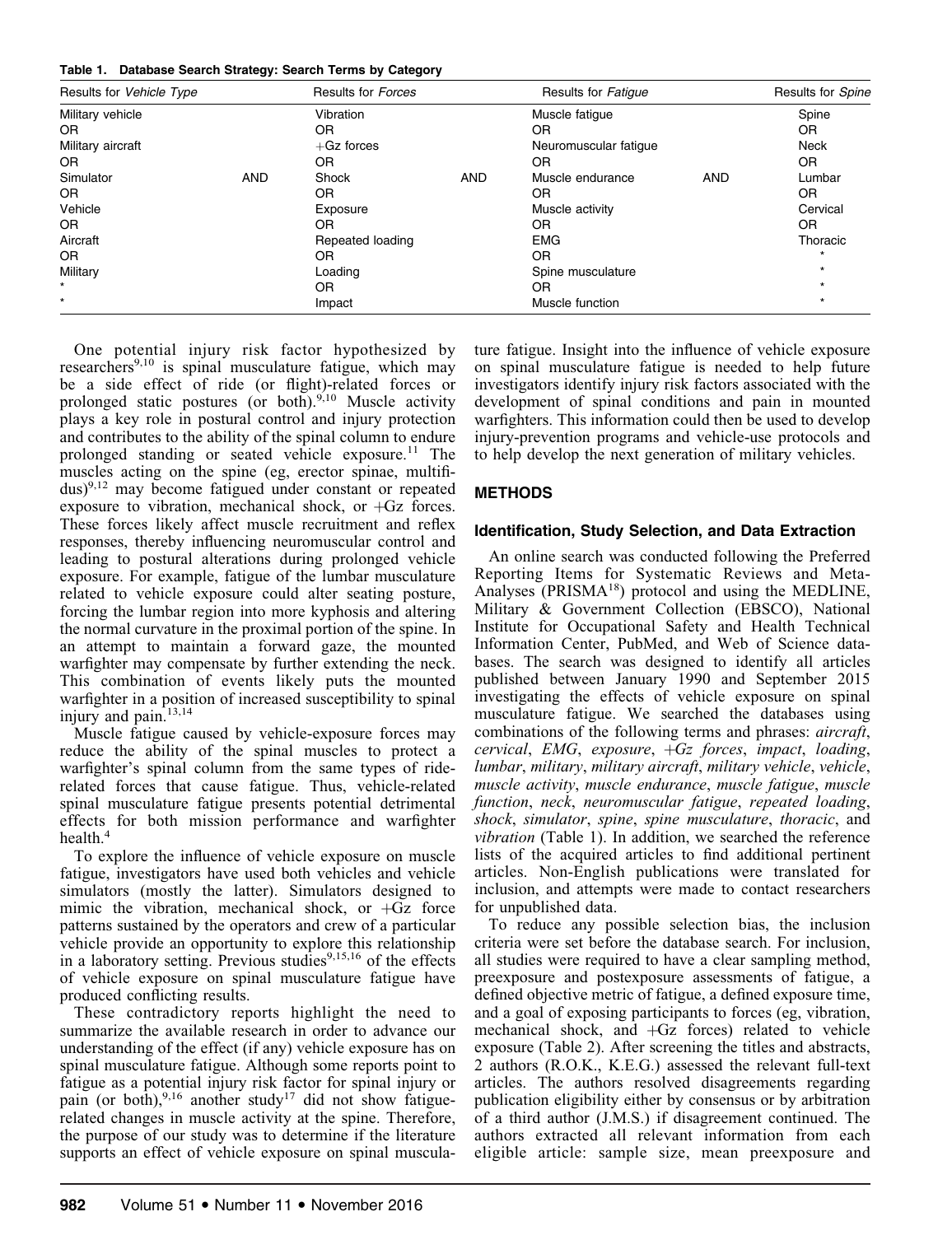|                                                           |                                                                                                                                                                                                                                                      | Preexposure to<br>Postexposure                                    | Objective                             |                                                | Goal to Expose<br>Participants to | Data Points        |
|-----------------------------------------------------------|------------------------------------------------------------------------------------------------------------------------------------------------------------------------------------------------------------------------------------------------------|-------------------------------------------------------------------|---------------------------------------|------------------------------------------------|-----------------------------------|--------------------|
| Study                                                     | Sample                                                                                                                                                                                                                                               | Assessment of Fatigue?                                            | Metric(s) of Fatigue                  | Exposure Time                                  | Ride-Related Forces?              | Contributed, No.   |
| Astrom et al <sup>15</sup>                                | volunteers with no history of<br>20 Male, 17 female healthy<br>musculoskeletal disorder                                                                                                                                                              | Pre-post                                                          | EMG MNF, RMS                          | $3 \text{ min}$                                | Yes                               | $\infty$           |
| Balasubramanian<br>et al <sup>9,a</sup>                   | extremity injury, physical disability,<br>helicopter pilots with no lower<br>8 Male Indian Coast Guard<br>or discomfort                                                                                                                              | Pre-post                                                          | EMG mean amplitude,<br>MF, RMS        | Average sortie duration =<br>$2.06 \pm 0.29$ h | Yes                               | $\frac{1}{2}$      |
| Hansson et al <sup>20</sup><br>Santos et al <sup>12</sup> | 2 Healthy men with no systematic<br>6 Men free of current back pain                                                                                                                                                                                  | Pre-post, recovery at 80<br>Pre-post                              | EMG MNF, RMS<br>EMG average           | 60 min<br>5 min                                | Yes<br>Yes                        | ဖ<br>$\frac{8}{1}$ |
|                                                           | musculoskeletal condition or low<br>treatment within the previous 12<br>or degenerative, neurologic, or<br>back pain requiring medical                                                                                                               | min, 100 min, 120 min                                             | instantaneous mean<br>power frequency |                                                |                                   |                    |
| Li et al <sup>16</sup>                                    | 36 University staff members with no<br>history of low back disease or<br>injury or spinal deformity                                                                                                                                                  | 18 Sections (1 initial and<br>17 post measures)<br>$each = 5 min$ | EMG MF                                | 90 min                                         | Yes                               | 5                  |
| Cameron et al <sup>19</sup>                               | 10 (Exposure $=$ 420 min) and 8<br>(exposure $=$ 240 min) healthy<br>male US Army personnel                                                                                                                                                          | Pre-post                                                          | EMG MNF                               | 7 h and 4 h                                    | $\frac{1}{2}$                     | $\frac{6}{1}$      |
|                                                           | a We used 12 data points from Balasubramanian et al <sup>9</sup> for the first overall analysis but none for the second overall analysis.<br>Abbreviations: EMG, electromyography; MF, median frequency; MNF, mean frequency; RMS, root mean square. |                                                                   |                                       |                                                |                                   |                    |

Table 2. Inclusion Criteria and Number of Data Points Each Study Contributed to the Overall Meta-Analysis Table 2. Inclusion Criteria and Number of Data Points Each Study Contributed to the Overall Meta-Analysis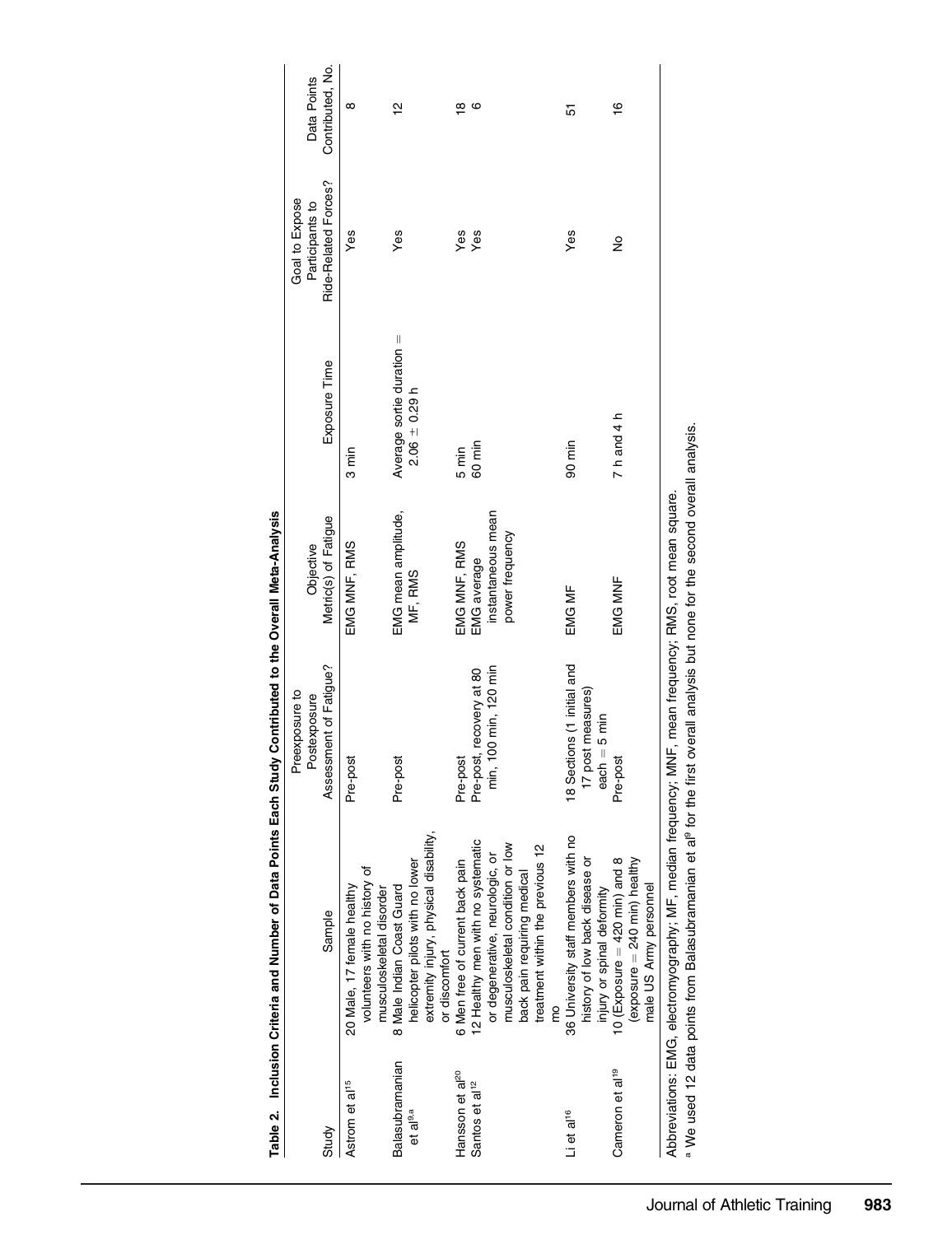

Figure 1. Outline of literature search and selection.

postexposure measures of fatigue, vehicle type (eg, simulator, rotary aircraft, or ground-based vehicle), and exposure time in hours. We used ImageJ (version 1.6.0; National Institutes of Health, Bethesda, MD) to extract the pertinent data contained in figures.

# Data Analysis

All data extracted from published studies were entered into a custom spreadsheet (Excel version 2010; Microsoft Corp, Redmond, WA). Effect sizes were calculated as natural log-transformed response ratios (calculated as ln[preexposure/postexposure]) to account for the differences in fatigue outcome measures due to different electromyography (EMG) techniques (eg, mean frequency, root mean square). One advantage of this metric over others is that effect sizes are normally distributed around zero. When using this metric, an effect size with a 95% confidence interval (CI) that crosses zero indicates no statistical difference between preexposure and postexposure assessments of fatigue.<sup>21</sup> An effect size with a  $95\%$  CI that was less than zero indicated that vehicle exposure increased fatigue of the spinal musculature ( $P < .05$ ). To simplify the interpretation of natural log-transformed effect sizes, absolute (nontransformed) postfatigue measurements that were 2.7 times or 7.4 times higher than paired absolute prefatigue measurements were equivalent to a  $-1.0$  or  $-2.0$ natural log-transformed response ratio effect size, respectively. Because error terms were not available for most studies, we analyzed effect sizes with an unweighted random-effects model using Comprehensive Meta-Analysis software (version 2.2.064; Biostatistics Programming Associates, Englewood, NJ). Spinal region (cervical, thoracic, and lumbar) and vehicle type (simulator, ground-based vehicle, fixed-wing aircraft, and rotary-wing aircraft) were moderators for separate subanalyses. In our study, a simulator represented any configuration used to mimic vehicle-exposure forces (eg, vibration, shock). The calculated summary effect for each analysis (overall and moderated analyses) represented the mean effect size of the analysis. Two separate random-effects meta-regressions were used to determine if there was a dose-response relationship between vehicle-exposure forces and fatigue of the thoracic and lumbar regions. Due to limited data, we could not perform a meta-regression for the cervical region. A funnel plot and fail-safe number analyses were used to determine if publication bias influenced our findings.

# RESULTS

The search yielded 62 potentially relevant articles, and 6 studies met the inclusion criteria (Figure 1).<sup>9,12,15,16,19,20</sup> The characteristics of each study are described in Table 3. According to the Scottish Intercollegiate Guidelines Network algorithm for classifying study design, an appropriate checklist to assess study quality was not available as the included articles were observational studies with only a single study group. Thus, a quality of evidence score of 3 was assigned to all included studies. The funnel plot of the effect-size data was asymmetric, indicating a possible publication bias (Figure 2). In addition, the failsafe N analysis determined that for the 2 P values below .05 (ie, ground-based simulators and all types of simulators), 63 and 76 negative effect sizes, respectively, would be required to increase the meta-analysis  $P$  value to more than .05. The significant fail-safe Ns calculated for the main meta-analysis and moderated analyses ranged between 63 and 91, with an average fail-safe N of 77 negative effect sizes required to increase the meta-analysis  $P$  value to more than .05. We calculated the fail-safe N according to the Rosenthal method.22 This method determines the number of studies with nonsignificant results that would need to be added to increase the meta-analysis  $P$  value to more than the  $\alpha$  level.<sup>23</sup> The calculation is based on the Stouffer method.24

# Data Synthesis

The overall meta-analysis of 6 studies revealed that vehicle exposure increased fatigue of the spinal muscula-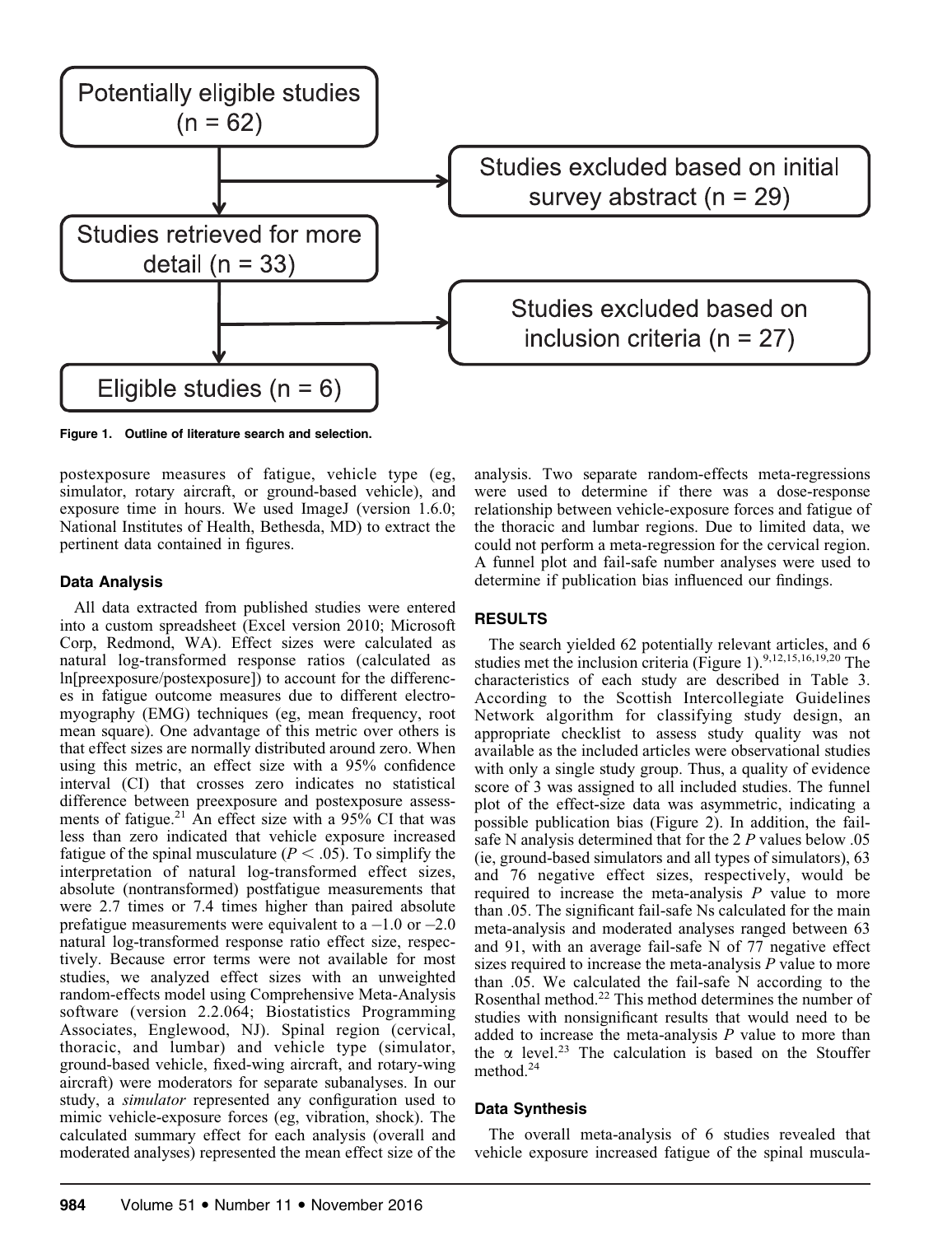| î |
|---|

|                                       |                                                                                                                            |                                 | Physical Characteristics, Mean ± SD           |                                  |                                                         | Level of |                                                                                                          | Muscles Assessed by Region                                                                                                      |                                                                     |
|---------------------------------------|----------------------------------------------------------------------------------------------------------------------------|---------------------------------|-----------------------------------------------|----------------------------------|---------------------------------------------------------|----------|----------------------------------------------------------------------------------------------------------|---------------------------------------------------------------------------------------------------------------------------------|---------------------------------------------------------------------|
| Study                                 | Sample                                                                                                                     | Age, y                          | ξ<br>Height,                                  | Weight, kg                       | Assessment                                              | Evidence | Cervical                                                                                                 | Thoracic                                                                                                                        | Lumbar                                                              |
| Astrom et al <sup>15</sup>            | 17 Healthy women<br>20 Healthy men                                                                                         | $25.8 \pm 4.1$<br>$25.9 \pm 4.$ | $167 = 5.2$<br>$183.9 = 5.7$                  | $79.7 \pm 9.7$<br>61.2 $\pm$ 6.4 | EMG MNF, RMS                                            | ო        | Upper trapezius                                                                                          | ş                                                                                                                               | ş                                                                   |
| Balasubramanian<br>et al <sup>9</sup> | 8 Male Indian Coast<br>Guard helicopter<br>pilots                                                                          | $36.55 + 3.53$                  | ≨                                             | ≸                                | EMG MF, mean<br>amplitude,<br><b>RMS</b>                | ო        | Trapezius (lateral to<br>C-7 midpoint and<br>acromion)                                                   | ž                                                                                                                               | Erector spinae (slightly<br>above iliac crest)                      |
| Hansson et al <sup>20</sup>           | 6 Men                                                                                                                      | Range,<br>$20 - 25$             | $\overline{a}$<br>ر<br>ف<br>Rang<br>$174 - 1$ | Range,<br>$61 - 86$              | EMG MNF, RMS                                            | ო        | level, 3 cm lateral<br>Erector spinae (T-7<br>processes)<br>to spinous                                   | ş                                                                                                                               | level, 3 cm lateral to<br>spinous processes)<br>Erector spinae (L-3 |
| Santos et al <sup>12</sup>            | 12 Healthy men                                                                                                             | $22 + 2$                        | $180 \pm 10$                                  | $77 \pm 9$                       | instantaneous<br>mean power<br>EMG average<br>frequency | ო        | Longissimus at L-1<br>lumborum at L-3<br>level, iliocostalis<br>multifidus at L-5<br>level, and<br>level | ş                                                                                                                               | ž                                                                   |
| Li et al <sup>16</sup>                | 36 University staffers                                                                                                     | $23.9 = 2.4$                    | $172.6 \pm 3.5$                               | 66.6 $\pm$ 7.4                   | EMG MF                                                  | ო        | ş                                                                                                        | ž                                                                                                                               | level, 3 cm lateral to<br>spinous processes)<br>Erector spinae (L-3 |
| Cameron et al <sup>19</sup>           | US Army personnel<br>10 (Exposure $=$ 420<br>min) healthy male<br>(exposure $= 240$<br>min) and 8                          | ≸                               | ≨                                             | ₹                                | EMG MNF                                                 | ო        | ş                                                                                                        | spinalis thoracic,<br>latissimus dorsi<br>trapezius and<br>Erector spinae,<br>longissimus<br>$(7-9 \text{ level})$<br>thoracic, | Erector spinae (L-3<br>level)                                       |
|                                       | Abbreviations: EMG, electromvography: MF, median frequency: MNF, mean frequency: NA, not available: RMS, root mean square. |                                 |                                               |                                  |                                                         |          |                                                                                                          |                                                                                                                                 |                                                                     |

Abbreviations: EMG, electromyography; MF, median frequency; MNF, mean frequency; NA, not available; RMS, root mean square.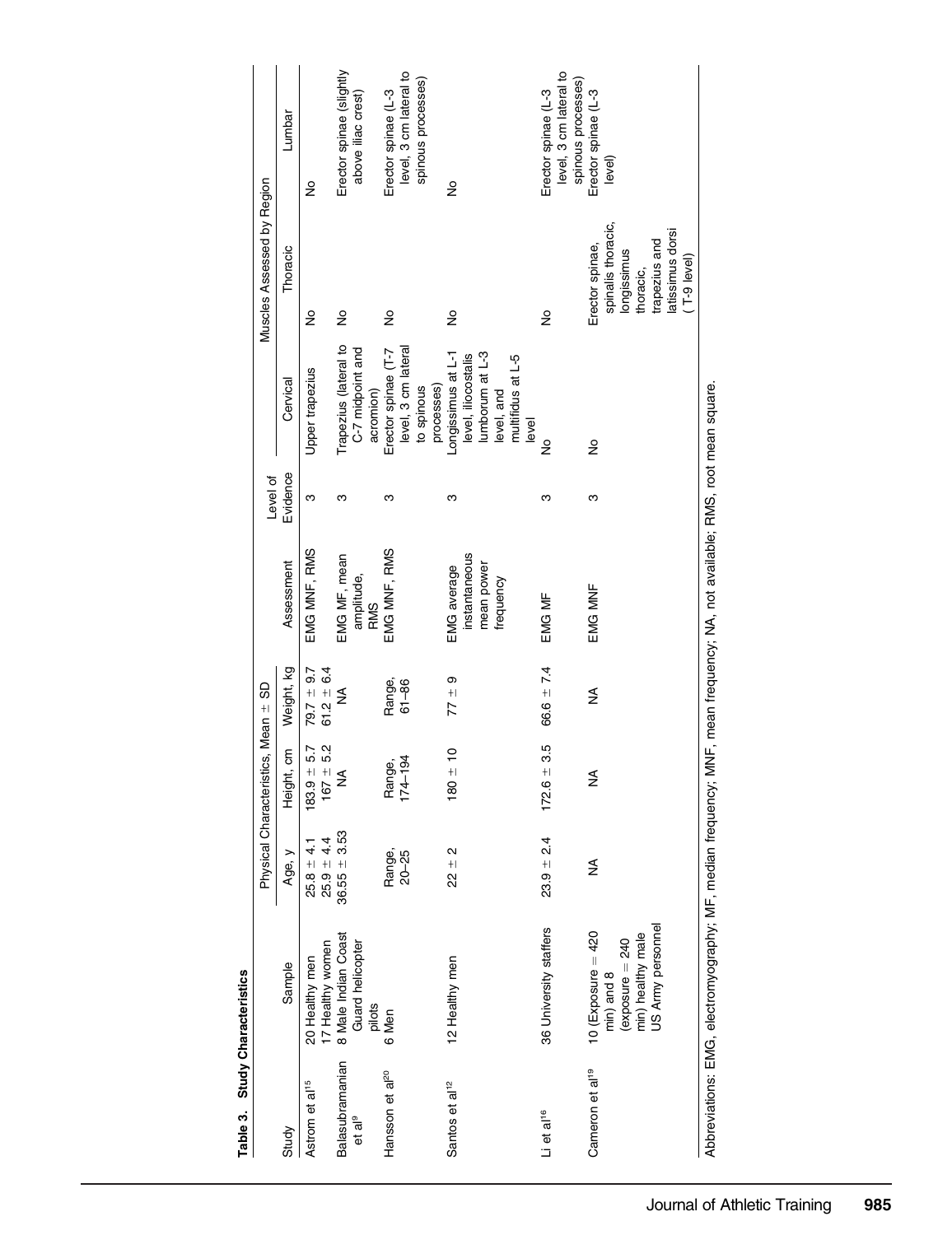

Figure 2. Funnel plot. Note: The results of Balasubramanian et al<sup>9</sup> were not included in the analyses.

ture ( $P = .02$ ; natural log response ratio  $= -0.22$ , 95% CI  $=$ -0.41, -0.03). Vehicle exposure produced an effect on the lumbar spinal musculature at the lumbar region when spinal region (cervical, thoracic, lumbar) was used as a moderator  $(P = .02;$  natural log response ratio  $= -0.27,95\%$  CI  $=$ -0.48, -0.02). Vehicle exposure did not affect fatigue of the cervical ( $P = .65$ ; natural log response ratio  $= -0.12$ , 95% CI =  $-0.64$ , 0.40) or thoracic (*P* = .74; natural log response ratio =  $-0.08$ , 95% CI =  $-0.55$ , 0.39) musculature. Vehicle exposure from ground-based vehicle simulators demonstrated an effect on fatigue of the spinal musculature when vehicle type was used as a moderator  $(P=.03;$  natural log response ratio  $= -0.24, 95\% \text{ CI} = -0.46, -0.03$ . Collectively, simulated vehicle exposure affected fatigue of the spinal musculature ( $P = .03$ ; natural log response ratio =  $-0.22$ , 95% CI =  $-0.42$ ,  $-0.02$ ). Due to the lack of data collection for specific vehicles, we were unable to perform separate analyses using vehicle type (eg, Stryker) as a moderator.

Of the 6 studies included in this meta-analysis, 5 were conducted in a simulator. We removed the only vehiclebased study (Balasubramanian et al<sup>9</sup>) and recalculated the analysis to determine if this difference influenced our results. The forest plot for the overall and moderated analyses is shown in Figure 3. The results of the simulatoronly overall and moderated analyses were similar to the results of the analysis of all 6 studies. For the overall metaanalysis (5 simulator studies; Table 4, Figure 3), we observed that vehicle exposure increased fatigue of the spinal musculature ( $P = .03$ ; natural log response ratio  $=$  $-0.22$ , 95% CI =  $-0.42$ ,  $-0.02$ ). We also found that vehicle ride exposure increased fatigue of the lumbar musculature only ( $P = .02$ ; natural log response ratio  $= -0.27$ , 95% CI  $=$ -0 .50, -0.04) when spinal region was used as a moderator. Thoracic muscle fatigue was not increased by vehicle exposure ( $P = .74$ ; natural log response ratio  $= -0.08, 95\%$  $CI = -0.55, 0.40$ . (A moderated analysis for the cervical region was not possible because removal of the Balasubramanian et al<sup>9</sup> data resulted in only 1 remaining article on the cervical region.) Vehicle exposure from ground-based vehicle simulators also demonstrated an effect on fatigue of the spinal musculature ( $P = .03$ ; natural log response ratio =  $-0.24$ , 95% CI =  $-0.46$ ,  $-0.03$ ).

#### **DISCUSSION**

Our study revealed that vehicle exposure increased fatigue of the lumbar musculature, which suggests that spinal injury-prevention programs should focus on fatigue of this region. Although many factors could be involved in these findings, the results reinforce the anecdotal evidence that vehicle exposure may contribute to spinal injury and pain and support the need for additional research in this area to better protect our warfighters.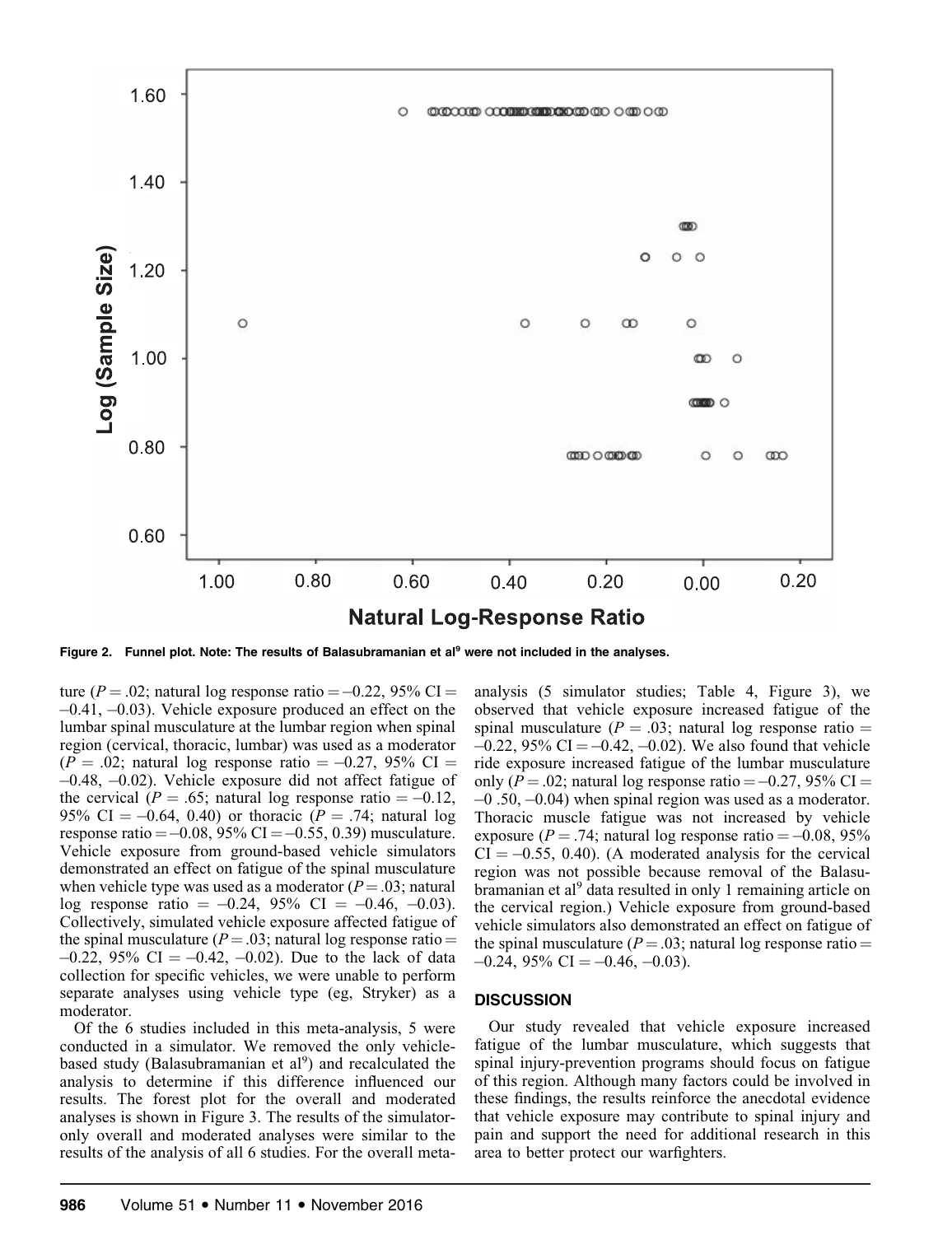

Figure 3. Forest plot of overall and moderated analysis: natural log-response ratio (95% confidence interval).  $a \neq 0.05$ .

Authors of the included studies commonly used EMG measures of mean frequency, median frequency, or root mean square to assess fatigue. The methods were often similar, but 2 groups $12.25$  who measured fatigue using similar EMG signal-processing methods in the same spinal regions reported contradictory findings. Moreover, we observed that authors<sup>9,15,20</sup> who used multiple EMG techniques often reported a significant increase in fatigue with 1 signal-processing technique but not another. For example,  $\overline{1}$  group of researchers<sup>20</sup> noted that mean frequency decreased at a vibration frequency of 5 Hz, indicating lumbar fatigue in the erector spinae but conversely demonstrated a nonsignificant decrease in root mean square values in the same muscles. Typically, a decrease in mean (or median) frequency and an increase in root mean square EMG signal indicate muscle fatigue.<sup>15,26,27</sup> The authors<sup>20</sup> hypothesized that the reason for this contradictory outcome was the high-level vibratory environment of the experimental condition, suggesting that it decreased the rate of metabolite removal, which influenced the root mean square measure. Others<sup>15,28,29</sup> have reported that root mean square is a more uncertain measure of fatigue because its values can be influenced by actively developed force in a muscle. However, each of the aforementioned EMG processing methods presents limitations. Given that force and fatigue both influence EMG spectrum and amplitude, it may be necessary for future researchers to use a processing technique that can provide information on whether EMG changes are fatigue induced or force related, such as joint analysis of EMG spectrum and amplitude.29,30 None of the studies included in our analysis used this technique.

Statistical synthesis of the data allowed us to evaluate the effect of vehicle exposure on fatigue of the thoracic and lumbar muscular regions across multiple studies. Analyses using spinal region as a modifier revealed that vehicle exposure increased fatigue in the lumbar musculature but had no effect on the thoracic musculature. The finding of fatigue in the lumbar region is not surprising considering the high prevalence of low back pain in pilots.<sup>4,6–8</sup> This suggests a possible link between lumbar muscle fatigue and low back pain. Investigators in 1 study<sup>9</sup> reported a strong correlation ( $r^2 = 0.86$ ) between total flying hours and low back pain in helicopter pilots. Arguably, fatigue of the lumbar musculature could result in an altered sitting posture, such that the lumbar spine adopts a more kyphotic curvature, which increases stress on the lumbar region, thereby elevating the risk of developing a spinal injury or pain. It should be noted that studies of the lumbar spine accounted for 74 of the data points included in the analysis (approximately 75%), which may have influenced these results. Additionally, most of this research was completed in ground-based vehicle simulators. Clearly, more work is needed to assess any connection between actual vehicle exposure and the development of lumbar injury and pain.

We removed 1 study<sup>9</sup> from the analyses to allow for a clearer interpretation of the data. This study was the only one to use an aircraft (ie, not a simulator) that met the inclusion criteria. The outcomes remained the same for the lumbar and thoracic analyses, suggesting that simulators may produce results in these body regions that are similar

Table 4. Summary Effects of Overall and Moderated Analyses Including Number of Data Points Used in the Analysis<sup>a</sup>

| Analysis                | Natural Log-Response Ratio | 95% Confidence Interval | P Value | Data Points, No. |
|-------------------------|----------------------------|-------------------------|---------|------------------|
| Overall                 | $-0.22$                    | $-0.42, -0.02$          | .03     | 99               |
| Ground-based simulators | $-0.24$                    | $-0.46, -0.03$          | .03     | 65               |
| Thoracic                | $-0.08$                    | $-0.55.$ $0.40$         | .74     | 17               |
| Lumbar                  | $-0.27$                    | $-0.50, -0.04$          | .02     | 74               |

<sup>a</sup> The data of Balasubramanian et al<sup>9</sup> were not included in the analyses.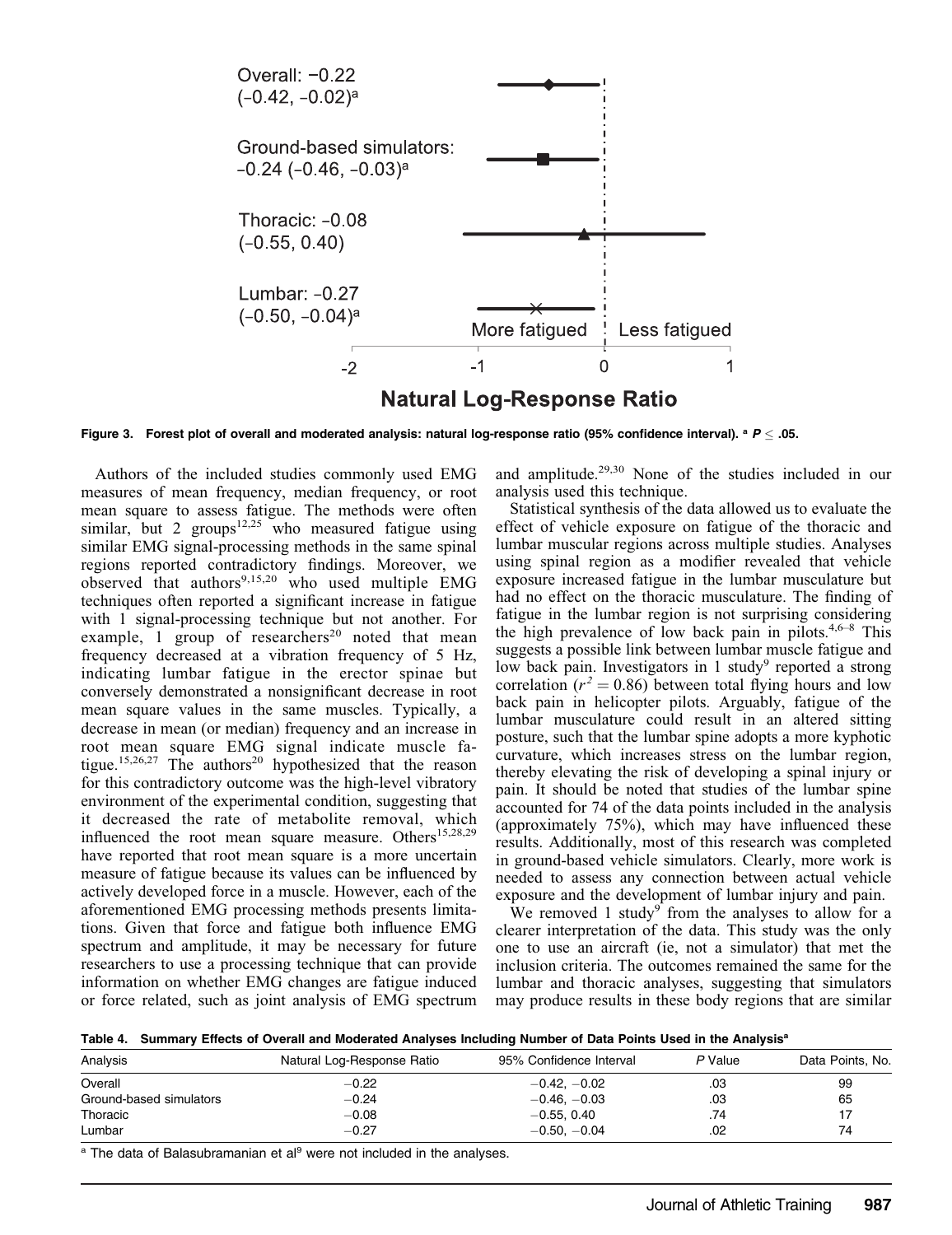to studies in actual vehicles. The deleted study represented 1 of only 2 investigations to evaluate cervical fatigue that met the inclusion criteria. However, we believe removing this study permitted a clearer interpretation of our current results.

Our meta-analysis findings agree with the outcome of Balasubramanian et al, $9$  who observed increases in mean amplitude and root mean square values in the erector spinae muscle group, indicating lumbar muscle fatigue. The same group also observed vehicle exposure-related changes in the trapezius muscles, with a decrease in median frequency on the right side. Conversely, the authors<sup>15</sup> of a simulator study reported that short-term exposure to vibration had no negative acute effects on fatigue of the upper trapezius muscle. This may speak in some part to the inability of simulators to produce the realistic vibratory environment needed to fatigue the cervical muscles. In addition, the length of exposure time and equipment worn (ie, helmet) in the investigation of Balasubramanian et al<sup>9</sup> also likely contributed to the differences in fatigue outcome measures in the cervical region. The same authors also reported a correlation between pain and flight time ( $r^2 = 0.86$ ) and between right trapezius median frequency fatigue rate and total flying hours ( $r^2$  = 0.51). These results further highlight the need for more actual vehicle and aircraft data to help us better understand the influence of vehicle exposure on spinal musculature fatigue and its relationship to injury. Future research into this area is especially important given reports<sup>5,31,32</sup> that have indicated cervical injury is of particular concern to pilots.

Investigations into the effects of vehicle exposure on cervical fatigue should include the helmets worn by pilots and drivers and head-supported mass.<sup>5</sup> The literature<sup>33–35</sup> suggested head-supported mass as a potential injury risk factor. One report<sup>36</sup> indicated that  $74%$  of pilots who wore night-vision goggles experienced neck pain, compared with only 38% of helicopter pilots who did not wear the goggles. The weight of the helmet and other gear supported by the head (eg, night-vision goggles) likely increases the fatigue of the cervical musculature.<sup>37</sup> Further research into the influence of vehicle exposure on the cervical musculature, with and without head-supported mass, may advance our understanding of the interaction among vehicle ride exposure, equipment, and muscle fatigue and its relationship to injury. Research was also inadequate to determine the effects of actual ground-based, rotary-wing, and fixedwing flight exposure on spinal musculature fatigue. Much work remains to be completed if we are to fully understand the influence of ride exposure in different vehicles and under different conditions.

This meta-analysis indicates the need for further study to determine if fatigability of the lumbar musculature is an injury risk factor for the development of lower back pain. Furthermore, investigators should also explore if vehicle exposure-induced lumbar fatigue is related to cervical injury or pain. Future authors should assess exposure to specific vehicles and by specific personnel. For example, the exposure of an M1A2 Abrams tank driver is very different from that of a gunner on a Bradley fighting vehicle. Recognizing the unique environment and specific needs of the vehicle and operator and how they relate to injury will be critical to the success of any intervention or injury-prevention program (eg, ergonomic seat design,

strengthening or stretching programs). Finally, future researchers should examine if a dose-response relationship exists between military vehicle ride (or flight) time and the development of spinal musculature fatigue, as this may provide greater insight into the amount of ride (or flight) exposure required to elicit spinal musculature fatigue.

### Limitations

Limitations to this study include the possibility that not all available data (published or unpublished) were included. However, the average fail-safe N was 77 negative data points to negate the significant effect of vehicle exposure on the fatigue of the spinal musculature. Additionally, our funnel plot was asymmetric, indicating the possibility of a publication bias. Nevertheless, a skewed funnel plot may result from factors other than publication bias, such as the smaller sample sizes of certain included studies, choice of effect measure, and chance.<sup>38–40</sup> Given that other factors may have contributed to the asymmetric funnel plot, we chose to include all available data from all known published studies meeting the inclusion criteria, regardless of perceived quality

A limited number of studies met our inclusion criteria. Also, point estimates and CIs may provide false assurances when using an unweighted random-effects model.<sup>19</sup> Therefore, per Borenstein et al,<sup>21</sup> we have provided the separate effects for each datum point (see Supplemental Table, available online at http://dx.doi.org/10.4085/1062-6050-51. 9.13.S1). The lack of military-specific studies meeting our inclusion criteria required us to generalize some findings to warfighters. Yet the inclusion of studies in which civilians were exposed to similar vehicle-related forces provides important data to guide future research in this area. Finally, the moderated analyses represented regions of the spine, not specific muscles. Individual muscles in the region may respond differently.

We identified several important gaps in the literature. First, more studies are needed to investigate the effects of actual vehicle exposure on muscular fatigue in each region of the spine. Second, investigations using simulators should mimic the actual ride signature for specific military groundbased vehicles and aircraft. The present meta-analysis included only 1 such study.<sup>25</sup> Third, future authors should explore the effects of vehicle exposure on the fatigue of the spinal musculature in all onboard vehicle personnel. Personnel seated or standing in various locations in a vehicle will likely experience different ride qualities than the driver or pilot. Fourth, the effect of equipment and head-supported mass must be determined. Finally, we need research not only on acute exposures but also on chronic exposures to replicate the daily and weekly deployment exposures of our military warfighters.

This meta-analysis revealed that vehicle exposure increased fatigue in the musculature of the lumbar spine. Research specific to vehicle exposure and in-vehicle testing in the military population was lacking. Future investigators should address these gaps in the literature.

#### ACKNOWLEDGMENTS

The US Army Aeromedical Research Laboratory-Volunteer Investigations for Mounted and Head-Supported Mass in Dismounted Operations–TCN no. 11010 funded this study. The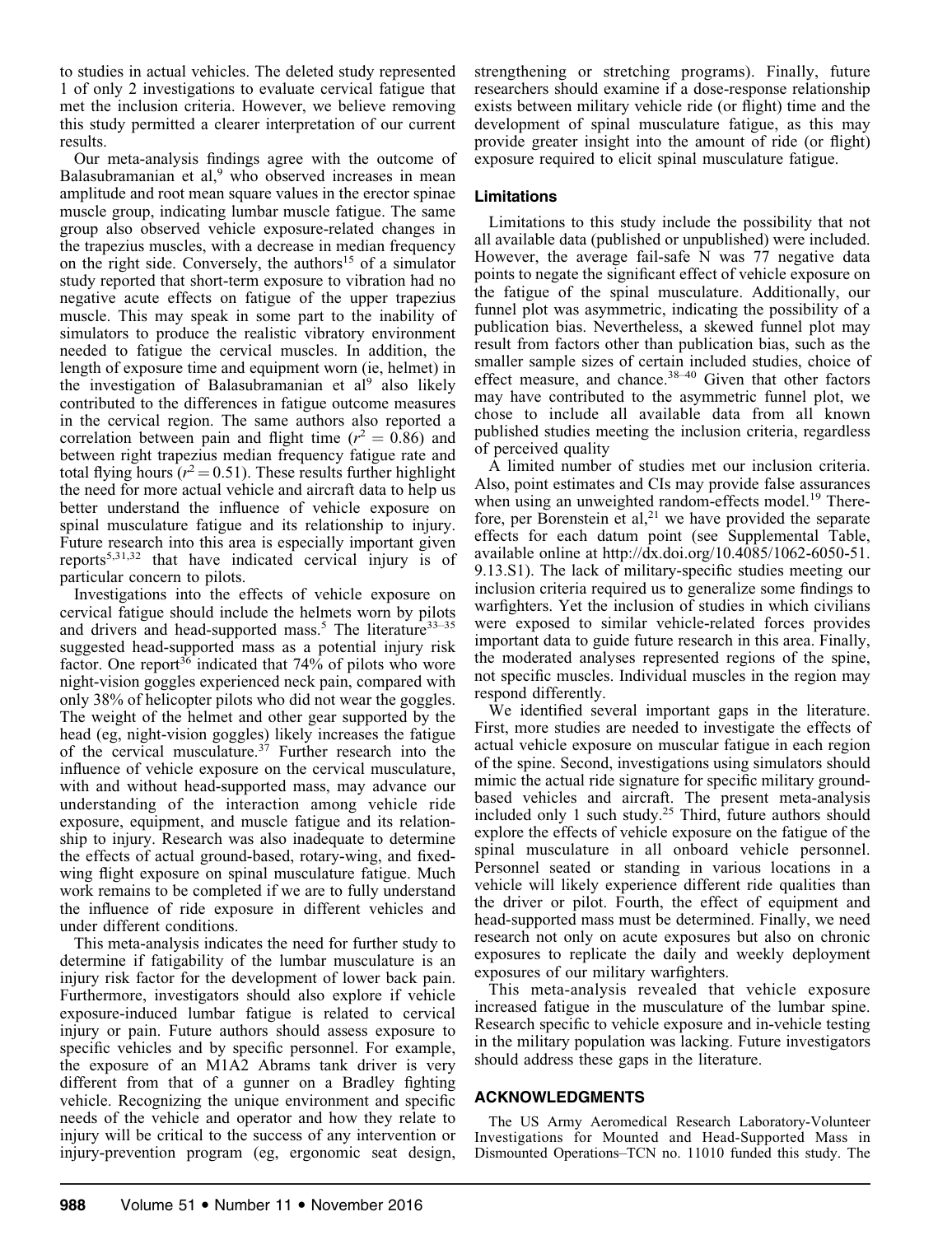results of the present study do not constitute endorsement by the Department of Defense or the US Army Aeromedical Research Laboratory.

### REFERENCES

- 1. Nindl BC, Williams TJ, Deuster PA, Butler NL, Jones BH. Strategies for optimizing military physical readiness and preventing musculoskeletal injuries in the 21st century. US Army Med Dep J. 2013; Oct-Dec:5-23.
- 2. Kasin JI, Mansfield N, Wagstaff A. Whole body vibration in helicopters: risk assessment in relation to low back pain. Aviat Space Environ Med. 2011;82(8):790–796.
- 3. McCrary BF, Van Syoc DL. Permanent flying disqualifications of USAF pilots and navigators (1995-1999). Aviat Space Environ Med. 2002;73(11):1117–1121.
- 4. Truszczynska A, Lewkowicz R, Truszczynski O, Rapala K, Wojtkowiak M. Back pain in Polish military helicopter pilots. Int J Occup Med Environ Health. 2012;25(3):258–264.
- 5. Kollock R, Games K, Wilson AE, Sefton JM. Effects of vehicle-ride exposure on cervical pathology: a meta-analysis. Ind Health. 2015; 53(3):197–205.
- 6. Grossman A, Nakdimon I, Chapnik L, Levy Y. Back symptoms in aviators flying different aircraft. Aviat Space Environ Med. 2012; 83(7):702–705.
- 7. Landau DA, Chapnick L, Yoffe N, Azaria B, Goldstein L, Atar E. Cervical and lumbar MRI findings in aviators as a function of aircraft type. Aviat Space Environ Med. 2006;77(11):1158–1161.
- 8. Wagstaff AS, Jahr KI, Rodskier S. +Gz-induced spinal symptoms in fighter pilots: operational and individual associated factors. Aviat Space Environ Med. 2012;83(11):1092–1096.
- 9. Balasubramanian V, Dutt A, Rai S. Analysis of muscle fatigue in helicopter pilots. Appl Ergon. 2011;42(6):913-918.
- 10. Harrison MF, Neary JP, Albert WJ, et al. Measuring neuromuscular fatigue in cervical spinal musculature of military helicopter aircrew. Mil Med. 2009;174(11):1183–1189.
- 11. Edmondston S, Björnsdóttir G, Pálsson T, Solgård H, Ussing K, Allison G. Endurance and fatigue characteristics of the neck flexor and extensor muscles during isometric tests in patients with postural neck pain. Manual Ther. 2011;16(4):332–338.
- 12. Santos BR, Larivière C, Delisle A, Plamondon A, Boileau PÉ, Imbeau D. A laboratory study to quantify the biomechanical responses to whole-body vibration: the influence on balance, reflex response, muscular activity and fatigue. Int J Ind Ergonom. 2008; 38(7–8):626–639.
- 13. Granata KP, Gottipati P. Fatigue influences the dynamic stability of the torso. Ergonomics. 2008;51(8):1258–1271.
- 14. Moorhouse KM, Granata KP. Role of reflex dynamics in spinal stability: intrinsic muscle stiffness alone is insufficient for stability. J Biomech. 2007;40(5):1058–1065.
- 15. Astrom C, Lindkvist M, Burstrom L, Sundelin G, Karlsson JS. Changes in EMG activity in the upper trapezius muscle due to local vibration exposure. J Electromyogr Kinesiol. 2009;19(3):407–415.
- 16. Li ZY, Jiao K, Chen M, Wang CT, Yang YS. Spectral analysis of electromyography of low back muscle fatigue induced by simulated driving [in Chinese]. Zhongua Lao Dong Wei Sheng Zhi Ye Bing Za Zhi. 2003;21(5):365–367.
- 17. de Oliveira CG, Nadal J. Back muscle EMG of helicopter pilots in flight: effects of fatigue, vibration, and posture. Aviat Space Environ Med. 2004;75(4):317–322.
- 18. Moher D, Liberati A, Tetzlaff J, Altman DG, PRISMA Group. Preferred reporting items for systematic reviews and meta-analyses: the PRISMA statement. J Clin Epidemiol. 2009;62(10):1006–1012.
- 19. Cameron B, Morrison J, Brammer A. Development of a Standard for the Health Hazard Assessment of Mechanical Shock and Repeated Impact in Army Vehicles – Final Report. Vancouver, Canada: BC Research Inc for US Army Medical Research and Materiel Command Contract Report No. DAMD17-91-C-1115, Fort Detrick, MD; 1997.
- 20. Hansson T, Magnusson M, Broman H. Back muscle fatigue and seated whole body vibrations: an experimental study in man. Clin Biomech (Bristol, Avon). 1991;6(3):173–178.
- 21. Borenstein M, Hedges LV, Higgins JPT, Rothstein HR. Introduction to Meta-Analysis. Chichester, UK: John Wiley & Sons; 2009.
- 22. Rosenthal R. The file drawer problem and tolerance for null results. Psychol Bull. 1979;86(3):638–641.
- 23. Viechtbauer R. Package 'metafor'. Meta-Analysis Package for R. C Ran Project Web site. http://cran.r-project.org/web/packages/ metafor/metafor.pdf. Accessed July 20, 2016.
- 24. Orwin RG. A fail-safe N for effect size in meta-analysis. J Educ Stat. 1983;8(2):157–159.
- 25. Cameron B, Morrison J, Robinson D, Vukusic A, Martin S, Roddan G. Development of a Standard for the Health Hazard Assessment of Mechanical Shock and Repeated Impact in Army Vehicles: Phase 4 Experimental Phase. Vancouver, Canada: BC Research Inc and John P. Albano Aircrew Protection Division for the US Army Aeromedical Research Laboratory, Fort Rucker, AL; 1996.
- 26. De Luca CJ. Myoelectrical manifestations of localized muscular fatigue in humans. Crit Rev Biomed Eng. 1984;11(4):251–279.
- 27. Merletti R, Knaflitz M, DeLuca CJ. Electrically evoked myoelectric signals. Crit Rev Biomed Eng. 1992;19(4):293–340.
- 28. Dimitrova NA, Dimitrov GV. Interpretation of EMG changes with fatigue: facts, pitfalls, and fallacies. J Electromyogr Kinesiol. 2003; 13(1):13–36.
- 29. Hagg GM, Luttmann A, Jager M. Methodologies for evaluating electromyographic field data in ergonomics. J Electromyogr Kinesiol. 2000;10(5):301–312.
- 30. Cifrek M, Medved V, Tonkovic S, Ostojic S. Surface EMG based muscle fatigue evaluation in biomechanics. Clin Biomech (Bristol, Avon). 2009;24(4):327–340.
- 31. Aydog ST, Turbedar E, Demirel AH, Tetik O, Akin A, Doral MN. Cervical and lumbar spinal changes diagnosed in four-view radiographs of 732 military pilots. Aviat Space Environ Med. 2004; 75(2):154–157.
- 32. De Loose V, Van den Oord M, Burnotte F, et al. Individual, work-, and flight-related issues in F-16 pilots reporting neck pain. Aviat Space Environ Med. 2008;79(8):779–783.
- 33. Lange B, Torp-Svendsen J, Toft P. Neck pain among fighter pilots after the introduction of the JHMCS helmet and NVG in their environment. Aviat Space Environ Med. 2011;82(5):559–563.
- 34. Manoogian SJ, Kennedy EA, Duma SM. A Literature Review of Musculoskeletal Injuries to the Human Neck and the Effects of Head-Supported Mass Worn by Soldiers. Fort Rucker, AL; US Army Aeromedical Research Laboratory; 2005. US Army Aeromedical Research Laboratory Contract Report No. CR-2006-01.
- 35. Merkle AC, Kleinberger M, Uy OM. The effects of head-supported mass on the risk of neck injury in army personnel. Johns Hopkins APL Tech Dig. 2005;26(1):75–83.
- 36. Äng B, Harms-Ringdahl K. Neck pain and related disability in helicopter pilots: a survey of prevalence and risk factors. Aviat Space Environ Med. 2006;77(7):713–719.